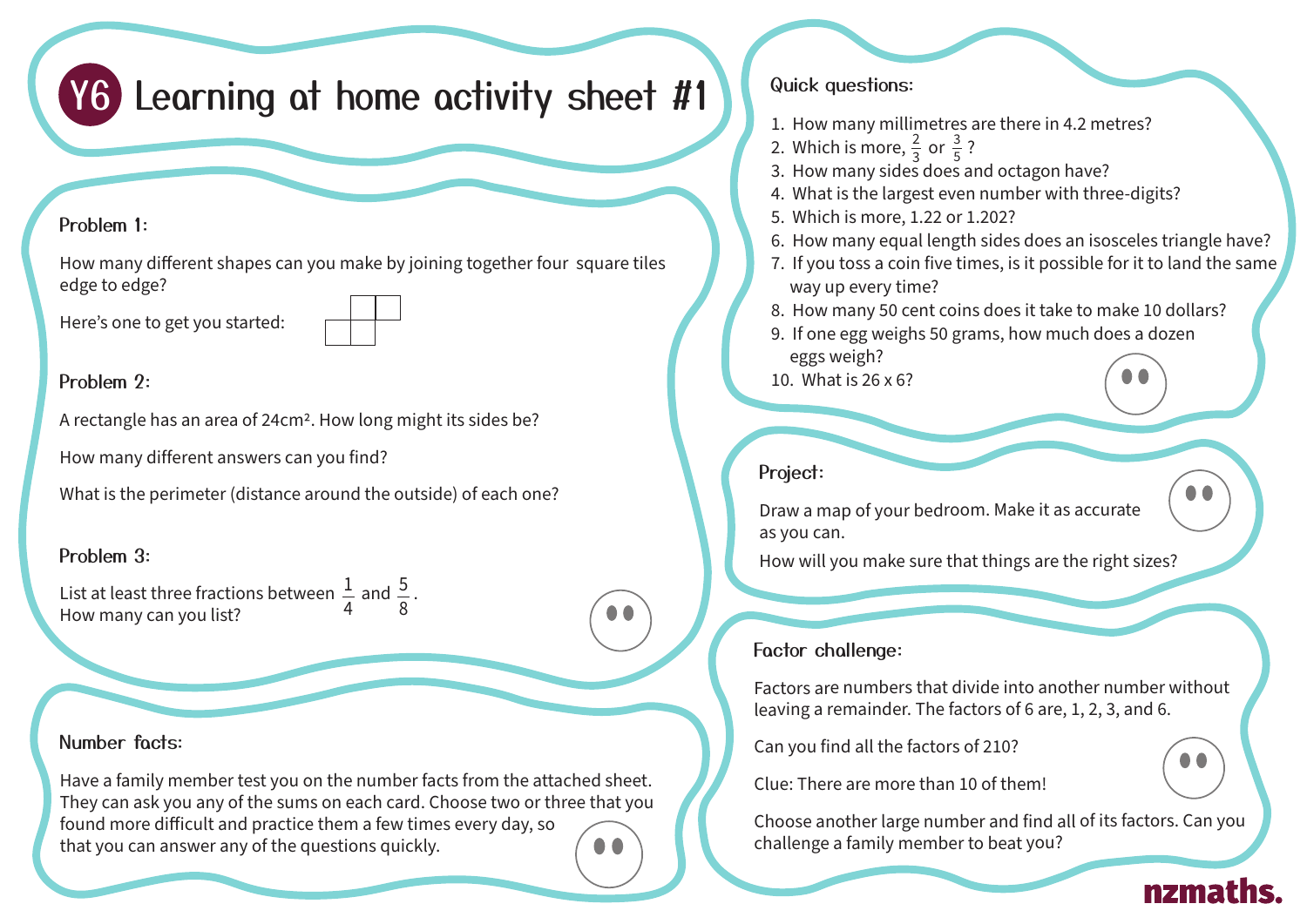# Learning at home: Notes for whanau

*When your child finishes each activity, ask them to add a mouth to the face to show how they felt about that activity.*



#### **Problem 1:**

There are seven different shapes you can make by joining together four square tiles edge to edge. Any other shapes can be turned around to match one of these.



If you are allowed to flip the shapes over then there are two pairs of shapes which are the same. There are then only five different shapes.



#### **Problem 2:**

If your child is unsure, remind them that the area of a rectangle can be found by multiplying its length by its width. The whole number answers to this problem are:

- 1cm x 24cm (perimeter of 50cm)
- 2cm x 12cm (perimeter of 28cm)
- 3cm x 8cm (perimeter of 22cm)
- 4cm x 6cm (perimeter of 20cm)

The problem does not say that the side lengths have to be whole numbers. It is not expected at this level, but your child may also come up with answers that involve fractions or decimals, such as:

- $1\frac{1}{2}$  cm x 16cm (perimeter of 35cm) 2
- 0.5cm x 48cm (perimeter of 97cm)

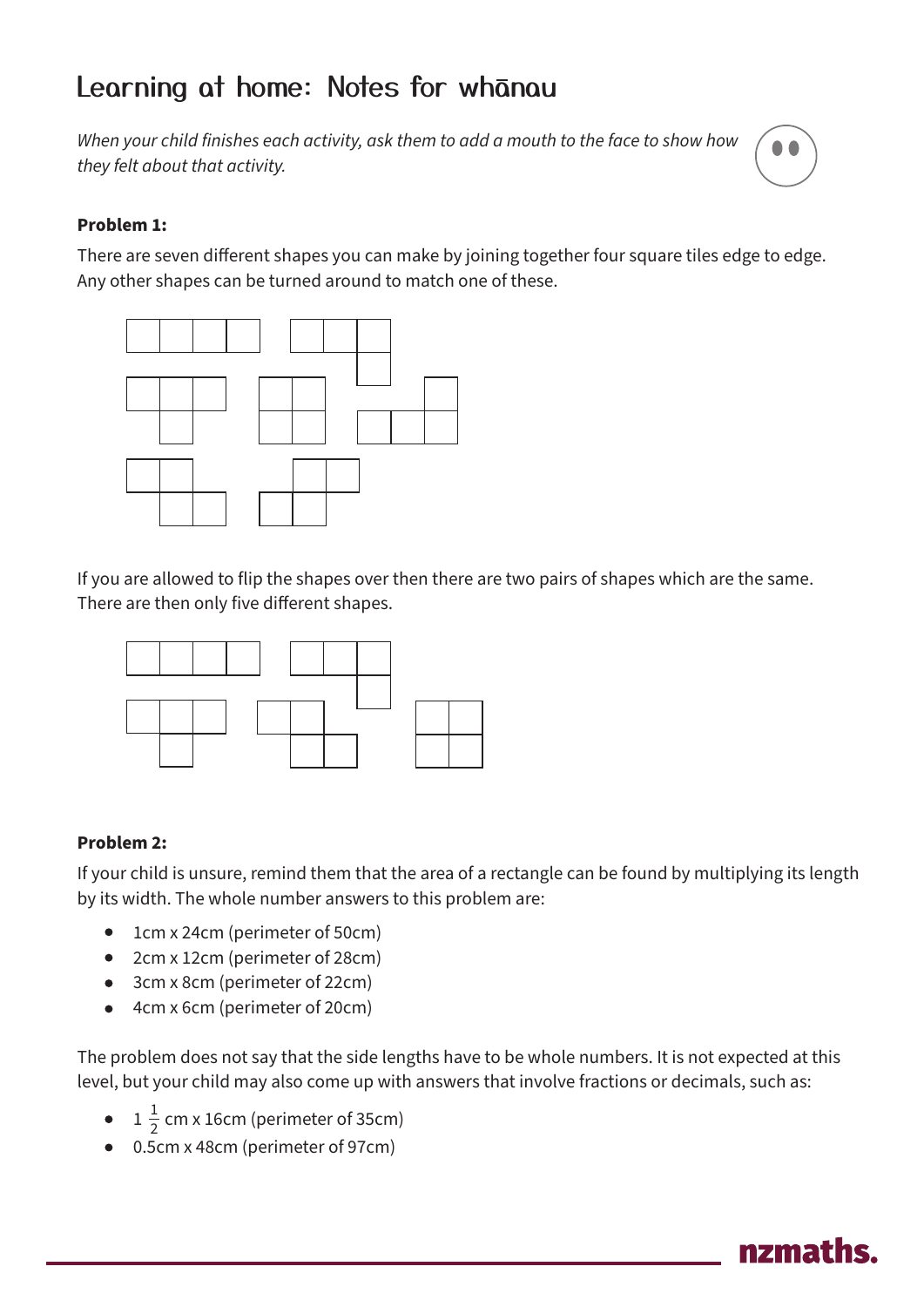#### **Problem 3:**

There are very many fractions that work. To see some of these, first recall that  $\frac{1}{4} = \frac{2}{8}$  . So we are looking for a fraction between  $\frac{2}{8}$  and  $\frac{2}{8}$ .  $\frac{2}{8}$  or  $\frac{1}{8}$  will do. On the other hand,  $\frac{1}{4} = \frac{4}{16}$  and  $\frac{5}{8} = \frac{10}{16}$ , so  $\frac{5}{16}$ ,  $\frac{6}{16}$ ,  $\frac{7}{16}$ ,  $\frac{8}{16}$  and  $\frac{9}{16}$  will work too. You can also find equivalent fractions for some of those already listed.  $\frac{8}{16} = \frac{1}{8} = \frac{1}{2} = \frac{12}{24} = \dots$  1  $16$   $8$  16  $\frac{16}{16}$  16  $\frac{16}{16}$  16  $\frac{16}{16}$  16  $\frac{16}{16}$  16  $\frac{16}{16}$  16  $\frac{16}{16}$  16  $\frac{16}{16}$  16  $\frac{16}{16}$  16  $\frac{16}{16}$  16  $\frac{16}{16}$  16  $\frac{16}{16}$  16  $\frac{16}{16}$  16  $\frac{16}{16}$  16  $\frac{16}{16}$  16  $\frac{16}{1$  

#### **Factor challenge:**

The factors of 210 are: 1, 2, 3, 5, 6, 7, 10, 14, 15, 21, 30, 35, 42, 70, 105, and 210.

#### **Quick questions:**

- 1. 4,200
- 2.  $\frac{2}{3}$ 
	- 3. 8
	- 4. 998
	- 5. 1.22
	- 6. 2
	- 7. Yes
	- 8. 20
	- 9. 600 grams
	- 10. 156

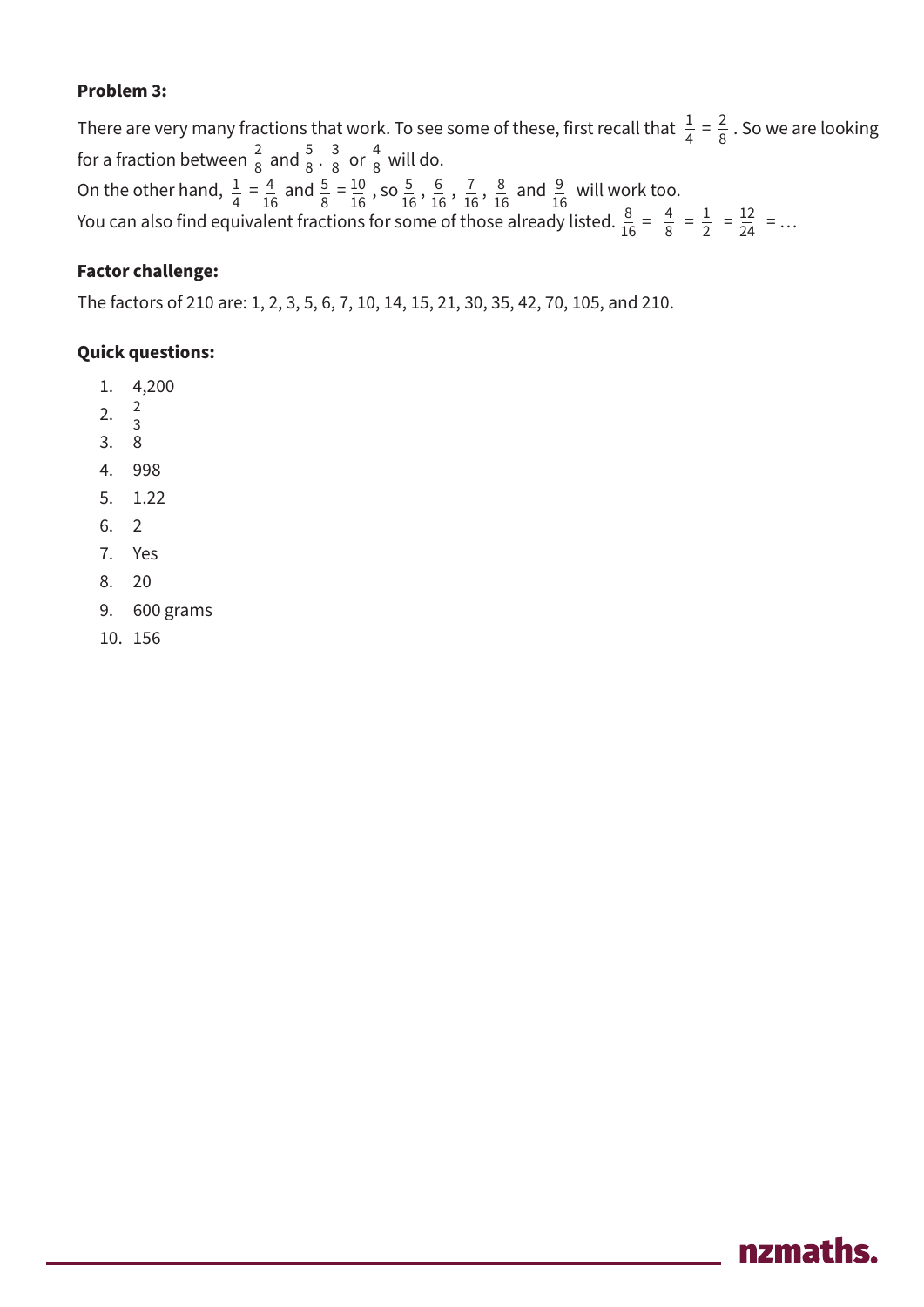| $3 \times 4 = 12$                                                   | $3 \times 6 = 18$                    |
|---------------------------------------------------------------------|--------------------------------------|
| $4 \times 3 = 12$                                                   | $6 \times 3 = 18$                    |
| $12 \div 4 = 3$                                                     | $18 \div 6 = 3$                      |
| $12 \div 3 = 4$                                                     | $18 \div 3 = 6$                      |
| $3 \times 7 = 21$                                                   | $3 \times 8 = 24$                    |
| $7 \times 3 = 21$                                                   | $8 \times 3 = 24$                    |
| $21 \div 7 = 3$                                                     | $24 \div 8 = 3$                      |
| $21 \div 3 = 7$                                                     | $24 \div 3 = 8$                      |
| $3x9=27$<br>$9 \times 3 = 27$<br>$27 \div 9 = 3$<br>$27 \div 3 = 9$ | $4 \times 4 = 16$<br>$16 \div 4 = 4$ |
| $6 \times 6 = 36$                                                   | $7 \times 7 = 49$                    |
| $36 \div 6 = 6$                                                     | $49 \div 7 = 7$                      |
| $8 \times 8 = 64$                                                   | $9 \times 9 = 81$                    |
| $64 \div 8 = 8$                                                     | $81 \div 9 = 9$                      |

nzmaths.